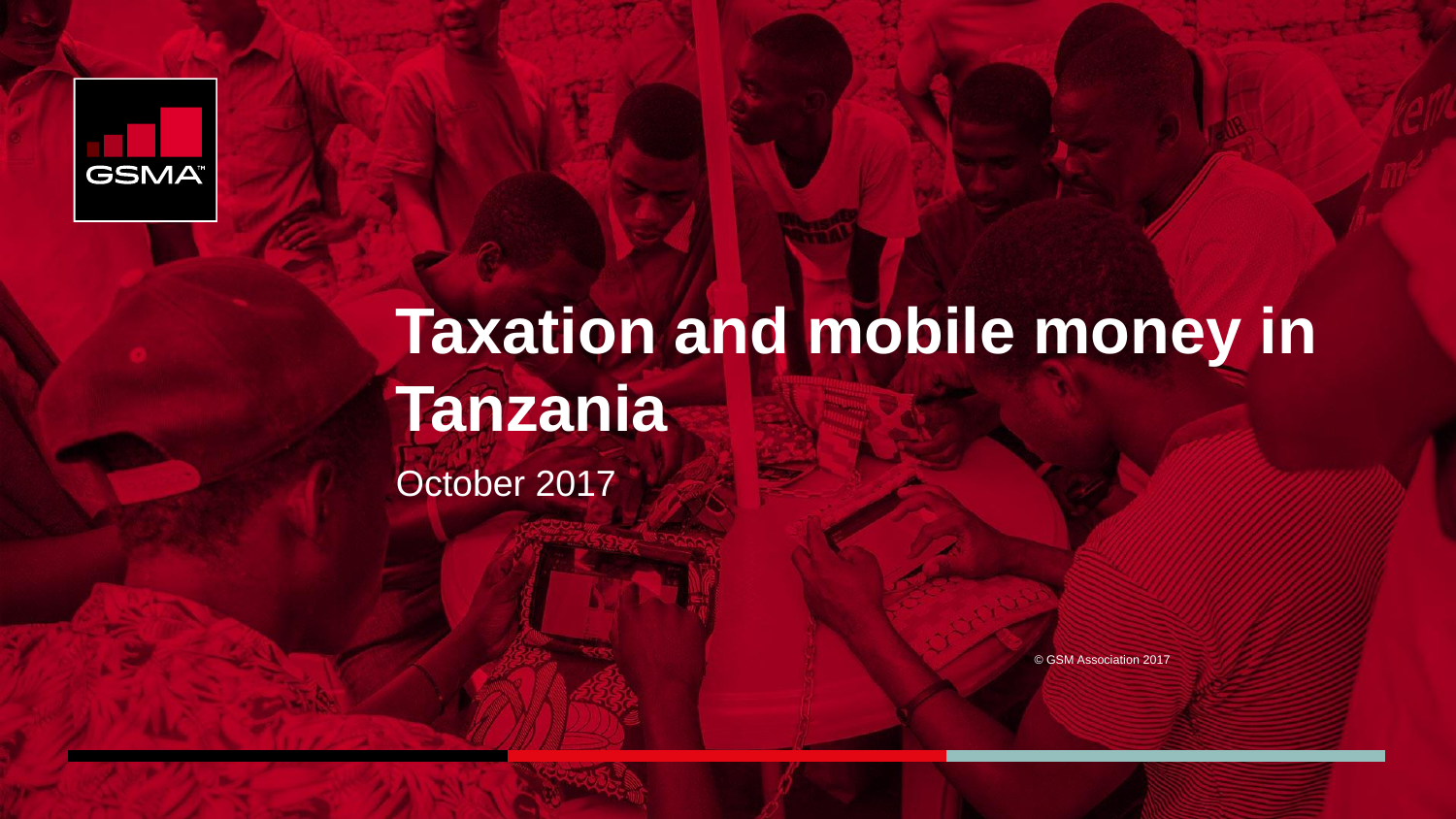

**Over half of Tanzanian adults have gained access to financial services, thanks to the mobile money revolution** 



% of the adult population that has a mobile money account % of the adult population that is financially included

**Note:** the financial inclusion figures include an overlap, where some mobile money users may have bank accounts and vice-versa. However, mobile money has been a principal driver for financial inclusion in Tanzania.

2 Sources: InterMedia FII data, 2015; World Bank – Tanzania Economic Update, April 2017; Bank of Tanzania Monetary Policy Statement, February 2016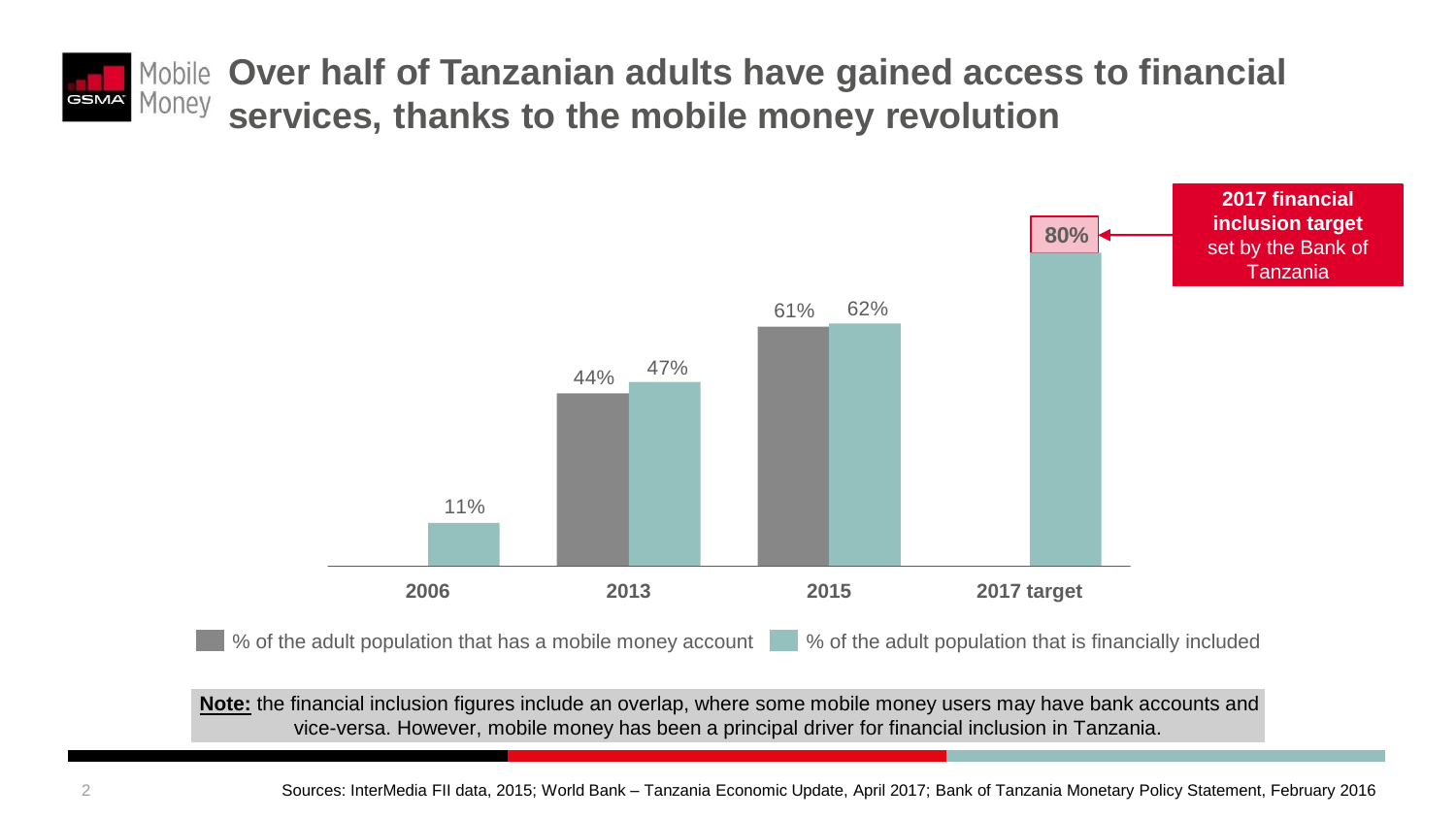

3

**The benefits of using mobile money extend far beyond financial GSMA MONEY inclusion** 

| <b>800</b>                                           | प्राप्त                                                                   | Š                                                                                |  |  |  |
|------------------------------------------------------|---------------------------------------------------------------------------|----------------------------------------------------------------------------------|--|--|--|
| <b>Individuals</b>                                   | <b>Government</b>                                                         | <b>Economy</b>                                                                   |  |  |  |
| Increased employment and                             | Higher tax base and receipts                                              | Higher per capita income                                                         |  |  |  |
| investment - directly and via                        | due to sector revenue and                                                 | due to rising productivity                                                       |  |  |  |
| supply chains                                        | employment                                                                | and employment rates                                                             |  |  |  |
| <b>Wider access to financial</b>                     | Lower risk of fraud and theft                                             | <b>Efficient monetary policy</b>                                                 |  |  |  |
| services: credit, savings,                           | via direct transfer of social                                             | due to less money held                                                           |  |  |  |
| insurance and payments                               | subsidies                                                                 | outside of banks                                                                 |  |  |  |
| <b>Empowerment of women</b><br>and rural communities | <b>Greater access to</b><br>government services for<br>under-served areas | Investment in education and<br>healthcare, enabling human<br>capital development |  |  |  |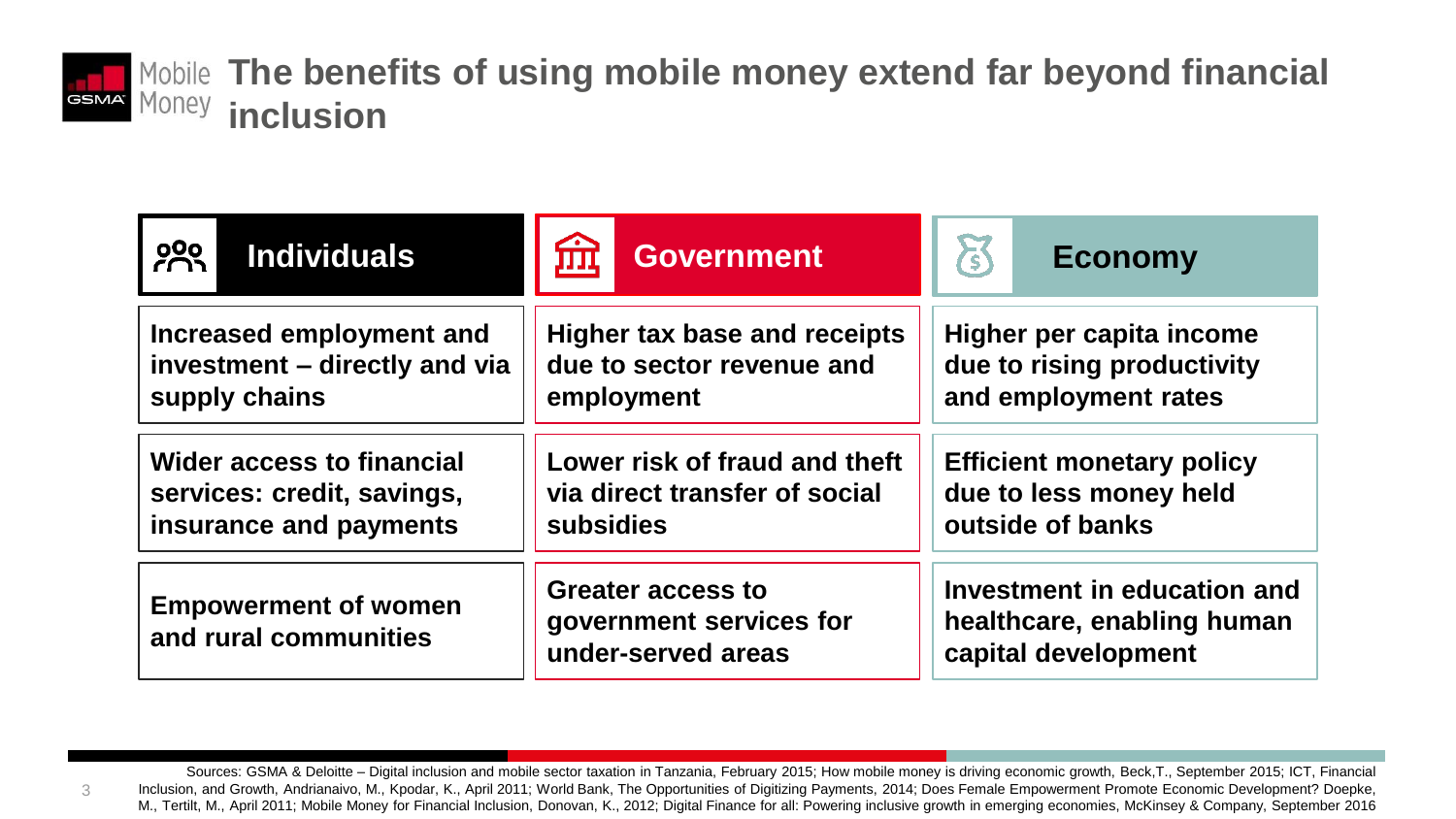

**Yet, mobile and mobile money services are taxed at a rate similar to products that generate significant negative externalities…**



\*The 28% tax rate comprises 18% VAT and a 10% excise duty on money transfers (Source: Tanzania Revenue Authority) Note: agents are liable to a withholding tax of 10% on mobile money commission received, thus spreading the mobile money tax burden further.

> Sources: GSMA & Deloitte – Digital inclusion and mobile sector taxation in Tanzania, February 2015; GSMA – Tax reform in Tanzania: Improving mobile access by lowering affordability barriers, 2015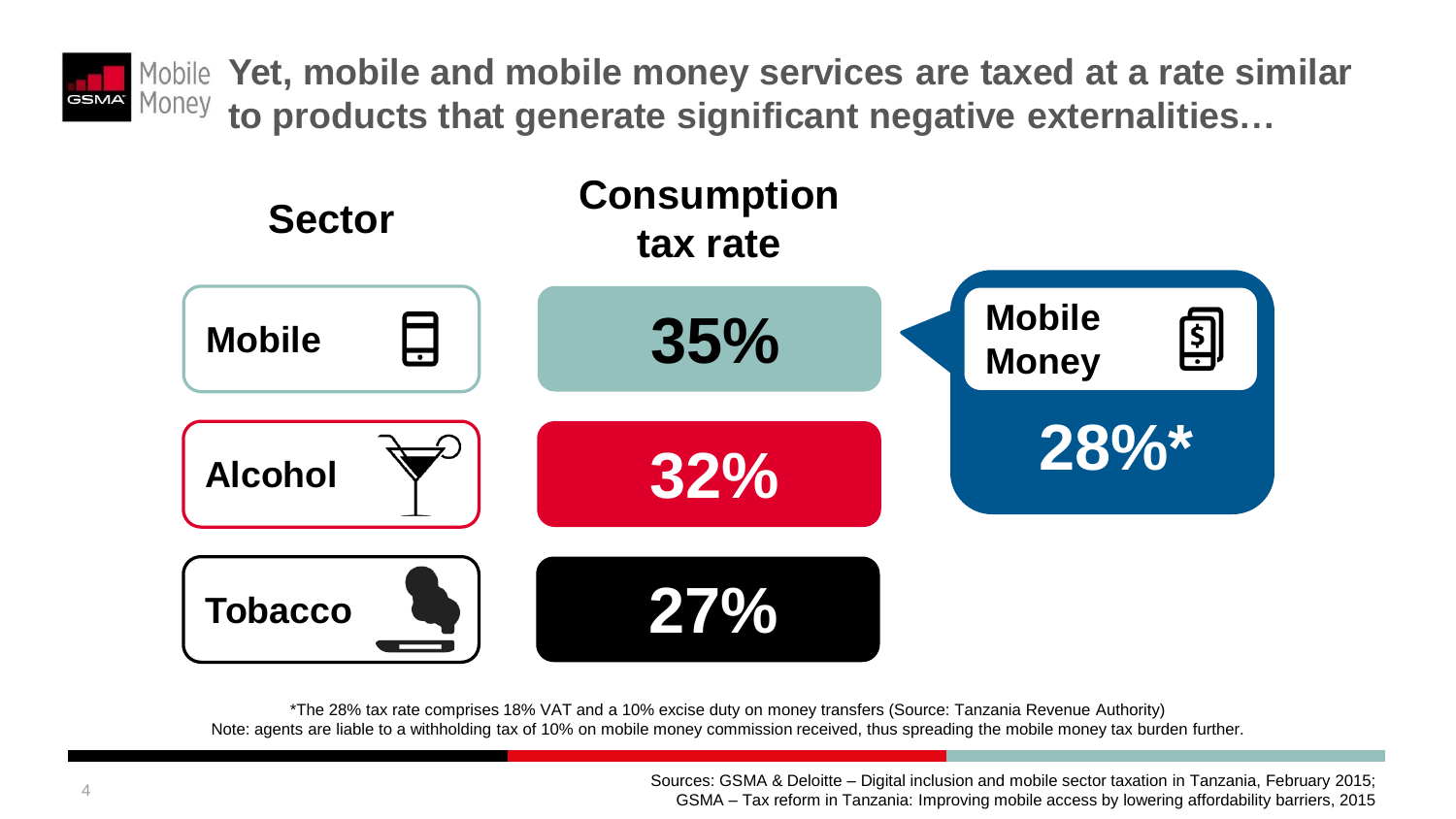

**…and mobile operators therefore contribute disproportionately to Tanzanian public revenues**



**operators amounted to 7.2% of total tax revenue in Tanzania… …equivalent to around one-quarter of the country's spend on education\*\***

\* Within the 2015-2016 fiscal year. Source: IMF WEO 2015

\*\* Tanzanian Ministry of Finance – Government Budget for Financial Year 2015/16 – Citizens' Budget Edition

Note: 7.2% of total tax revenue in 2015/16 equates to TSh 890.1 billion (USD 407 million) Source: GSMA – Tax reform in Tanzania: Improving mobile access by lowering affordability barriers, 2015;GSMAi data; Tax payment data from operators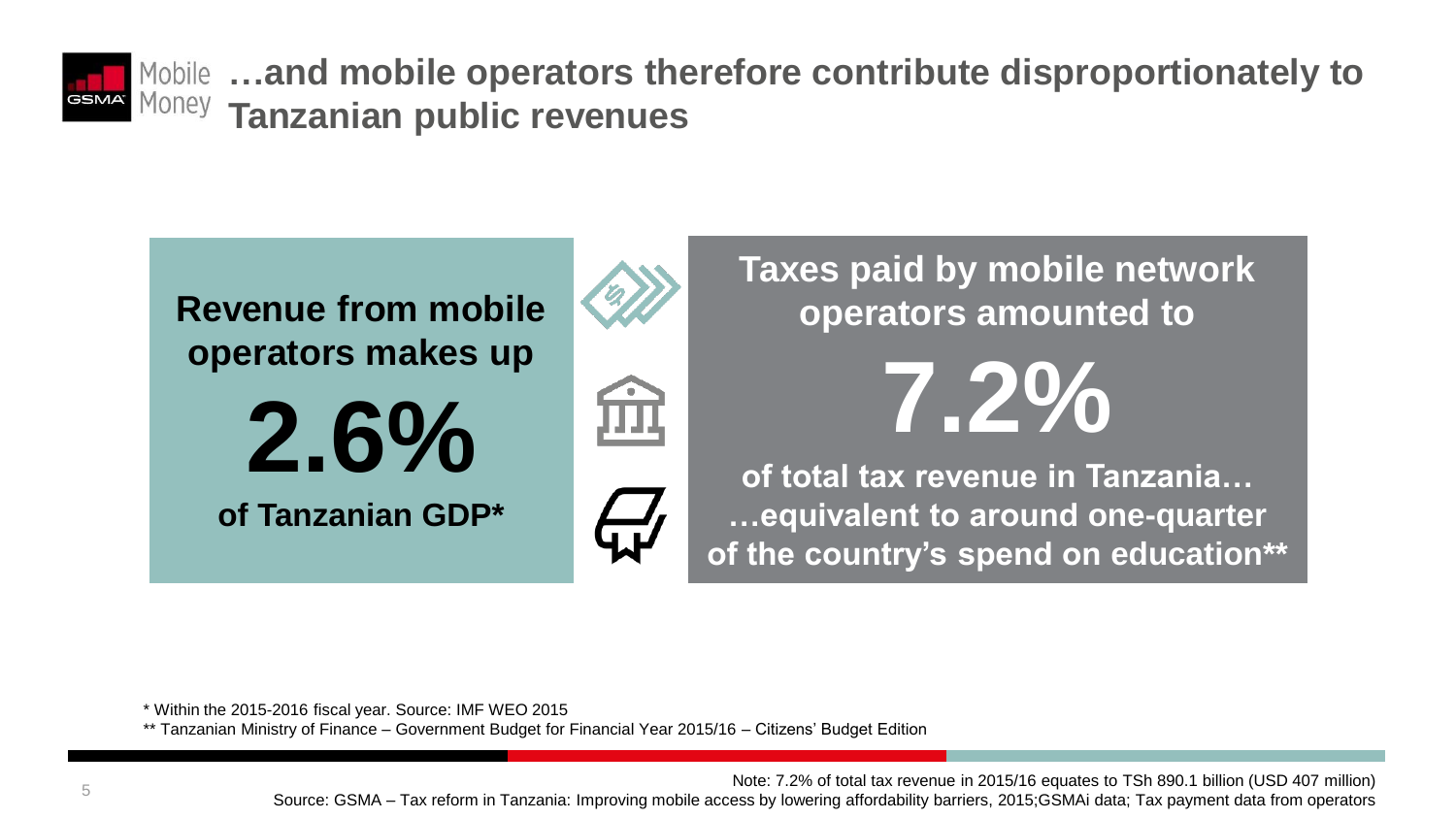

**The claim that 52% of GDP flows through mobile money has spurred confusion about the public benefits of taxing the service**



Source: IMF – Country Report – United Republic of Tanzania, July 2016;

Tariff Sources: Airtel Money Tanzania (http://africa.airtel.com/wps/wcm/connect/africarevamp/Tanzania), Tigo Pesa Tanzania (https://www.tigo.co.tz/send-receive-money), Vodacom M-Pesa (https://vodacom.co.tz/personal), Zantel EzyPesa (http://www.zantel.com/ezy-pesa)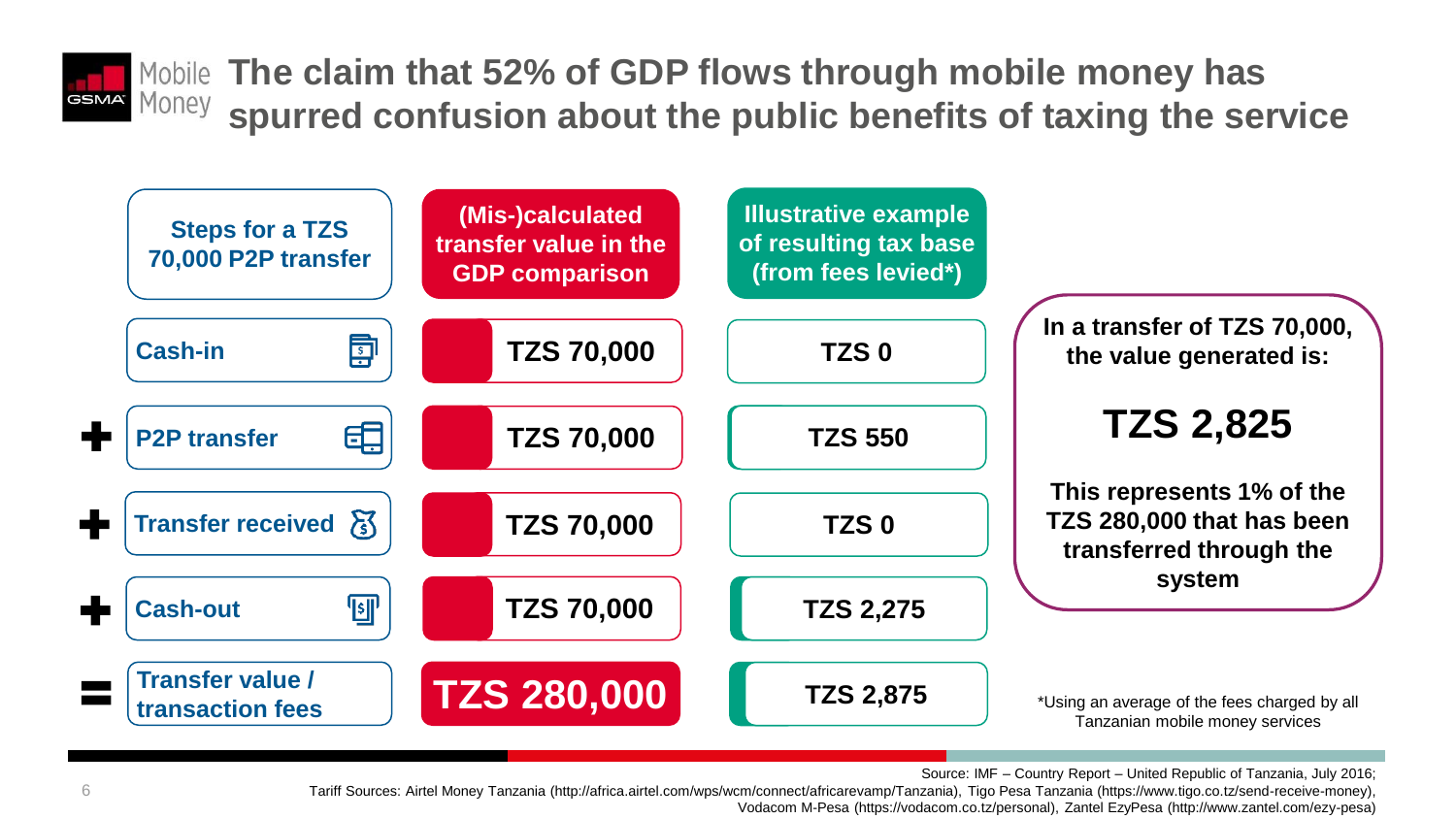

**In reality, the potential contribution of mobile money to public finances is small…**



**Government expenditure US\$ ~9.23 billion**

**Mobile network operator fees US\$ ~87 million**

**Value of agent commission US\$ ~44 million**

**Tax levied on operator fees US\$ 8.7 million**

**~0.09% Operator fees as a proportion of total government expenditure**

Note: Operator fees refer to the total value of fees and charges levied on customers by the provider through all types of mobile money transactions excluding any revenue share arising from mobile credit, savings or insurance services. All figures refer to Q3 2016 data.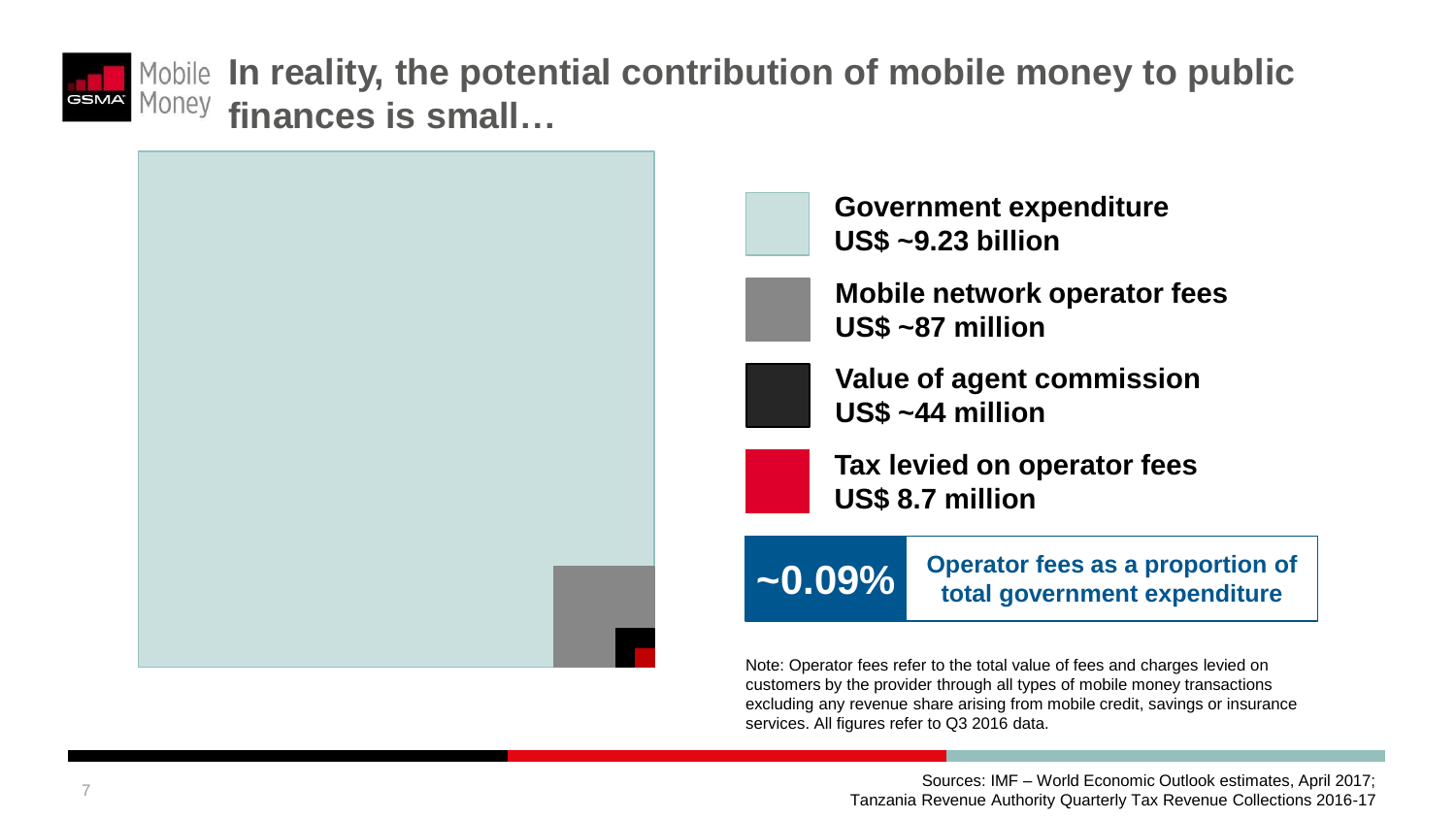

**…and there is much to gain by supporting mobile money growth, including by digitising government payments**

**The Kenyan National Transportation Safety Authority doubled its monthly revenue by using eCitizen, Kenya's e-Government platform** 

| <b>US\$ 1.1 mn</b><br><b>July</b>                |           |   |  |  | $\color{blue}{\text{A}} \color{blue}{\text{A}} \color{blue}{\text{A}} \color{blue}{\text{A}} \color{blue}{\text{A}} \color{blue}{\text{A}} \color{blue}{\text{A}} \color{blue}{\text{A}} \color{blue}{\text{A}} \color{blue}{\text{A}} \color{blue}{\text{A}} \color{blue}{\text{A}} \color{blue}{\text{A}} \color{blue}{\text{A}} \color{blue}{\text{A}} \color{blue}{\text{A}} \color{blue}{\text{A}} \color{blue}{\text{A}} \color{blue}{\text{A}} \color{blue}{\text{A}} \color{blue}{\text{A}} \color{blue}{\text{A}}$ |                 |   |
|--------------------------------------------------|-----------|---|--|--|-----------------------------------------------------------------------------------------------------------------------------------------------------------------------------------------------------------------------------------------------------------------------------------------------------------------------------------------------------------------------------------------------------------------------------------------------------------------------------------------------------------------------------|-----------------|---|
| 2015                                             | per month | A |  |  |                                                                                                                                                                                                                                                                                                                                                                                                                                                                                                                             |                 |   |
| US\$ 2 mn<br><b>October</b><br>2016<br>per month |           |   |  |  |                                                                                                                                                                                                                                                                                                                                                                                                                                                                                                                             | @ @ @ @ @ @ @ @ | 盃 |
|                                                  | al        |   |  |  | $\bigcirc$ $\bigcirc$ $\bigcirc$ $\bigcirc$ $\bigcirc$ $\bigcirc$ $\bigcirc$ $\bigcirc$ $\bigcirc$                                                                                                                                                                                                                                                                                                                                                                                                                          | 盃               |   |

8 Source: GSMA – Person-to-government (P2G) payment digitisation: Lessons from Kenya, 2017 (forthcoming)